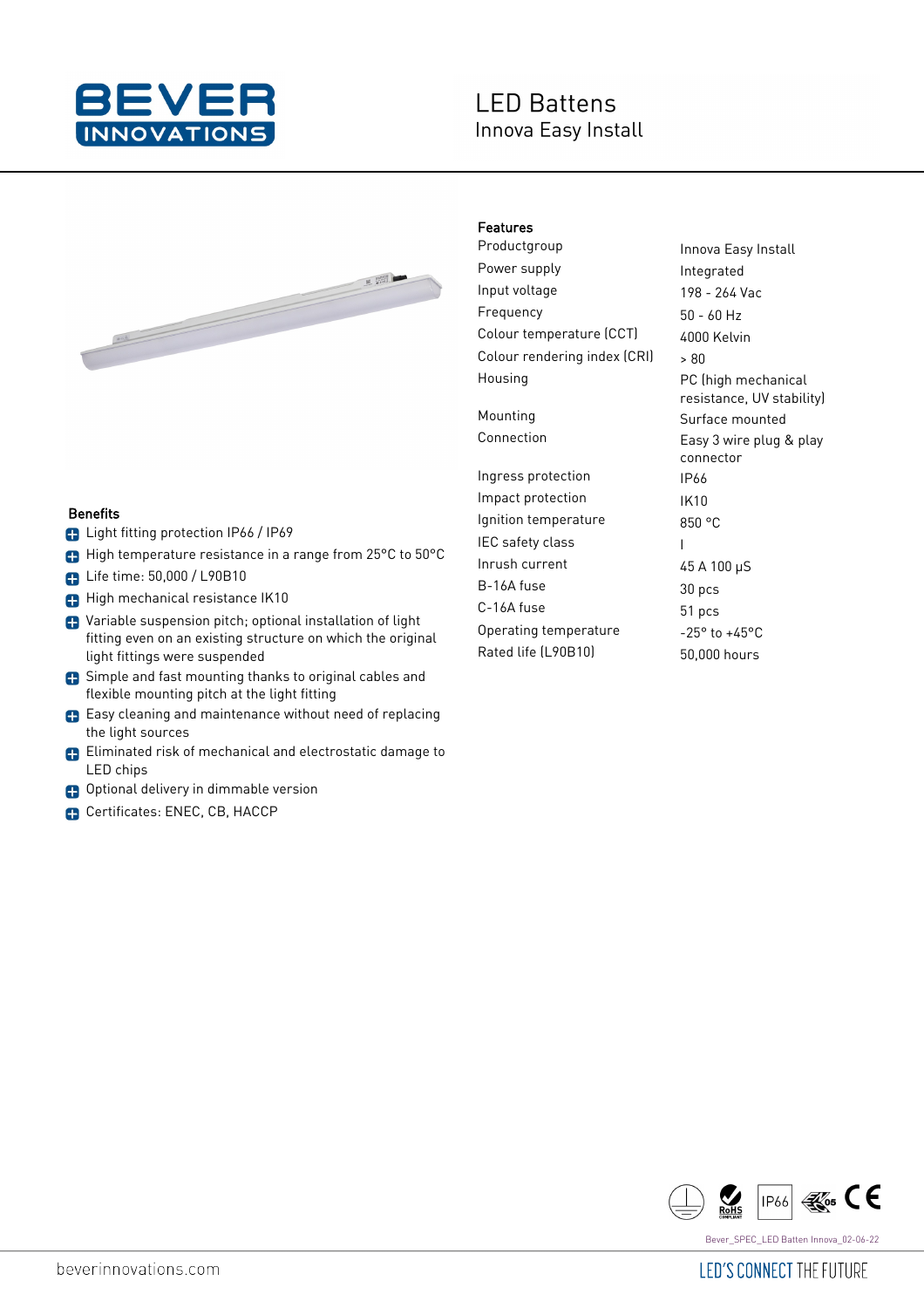

Optic



## Ordering information

| <b>Name</b>                                                       | <b>SKU</b> | Power | Lumen   | Efficacy |
|-------------------------------------------------------------------|------------|-------|---------|----------|
| Easy Install 1x3p End                                             |            |       |         |          |
| Easy Install 1x3p End - 1,2m - ABS Chem. Res. - 5710Lm - 4000K    | 18028      | 43 W  | 5710 Lm | 133 Lm/W |
| Easy Install 1x3p End - 1,2m - PC - 3960Lm - 4000K                | 18566      | 30 W  | 3960 Lm | 132 Lm/W |
| Easy Install 1x3p End - 1,2m - PC - 5710Lm - 4000K                | 18567      | 43 W  | 5710 Lm | 133 Lm/W |
| Easy Install 1x3p End - 1,5m - ABS Chem. Res. - 7170Lm - 4000K    | 18561      | 54 W  | 7170 Lm | 133 Lm/W |
| Easy Install 1x3p End - 1.5m - PC - 4990Lm - 4000K                | 18029      | 37 W  | 4990 Lm | 135 Lm/W |
| Easy Install 1x3p End - 1,5m - PC - 7170Lm - 4000K                | 18568      | 54 W  | 7170 Lm | 133 Lm/W |
| Easy Install 2x3p Center                                          |            |       |         |          |
| Easy Install 2x3p Center - 1,2m - ABS Chem. Res. - 5710Lm - 4000K | 18559      | 43 W  | 5710 Lm | 133 Lm/W |
| Easy Install 2x3p Center - 1,2m - PC - 3960Lm - 4000K             | 18562      | 30 W  | 3960 Lm | 132 Lm/W |
| Easy Install 2x3p Center - 1,2m - PC - 5710Lm - 4000K             | 18563      | 43 W  | 5710 Lm | 133 Lm/W |
| Easy Install 2x3p Center - 1,5m - ABS Chem. Res. - 7170Lm - 4000K | 18560      | 54 W  | 7170 Lm | 133 Lm/W |
| Easy Install 2x3p Center - 1,5m - PC - 4990Lm - 4000K             | 18564      | 37 W  | 4990 Lm | 135 Lm/W |
| Easy Install 2x3p Center - 1,5m - PC - 7170Lm - 4000K             | 18565      | 54 W  | 7170 Lm | 133 Lm/W |